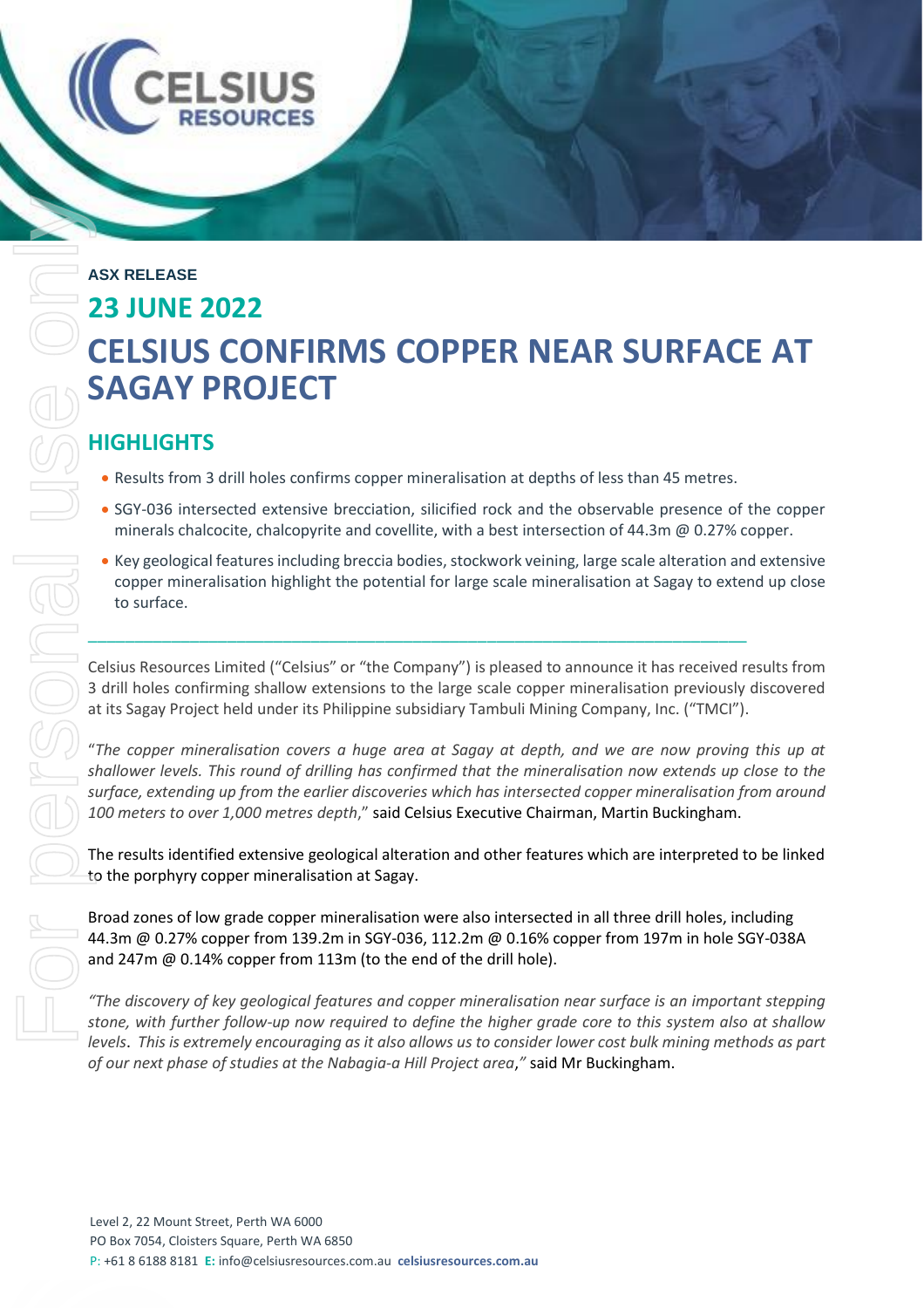

## **SAGAY COPPER-GOLD PROJECT**

The Sagay Copper-Gold Project ("Sagay" or "the Project") is located in the north-eastern part of Negros Island, within the cities of Sagay and Escalante and within the Province of Negros Occidental, Philippines (Figure 1).

Negros Island is part of the central group of Islands in the Philippines commonly referred to as "the Visayas". Access to the project area is through Bacolod City, the provincial capital of Negros Occidental. Bacolod City to Sagay is an 81 kilometres drive through well-paved highway. The areas of interest were cantered on one of two prominent hills that stand out on the project area – being Nabiga-a Hill. The Sagay Project appears to contain very large-scale porphyry copper mineralisation at depth defined by the numerous thick drill hole intersections as seen in the historical drilling conducted by TMCI (a wholly owned subsidiary of Freeport-McMoRan Inc., at the time), between 2012 and 2016.



*Figure 1: Location of the Sagay Project in the province of Negros Occidental, Philippines.*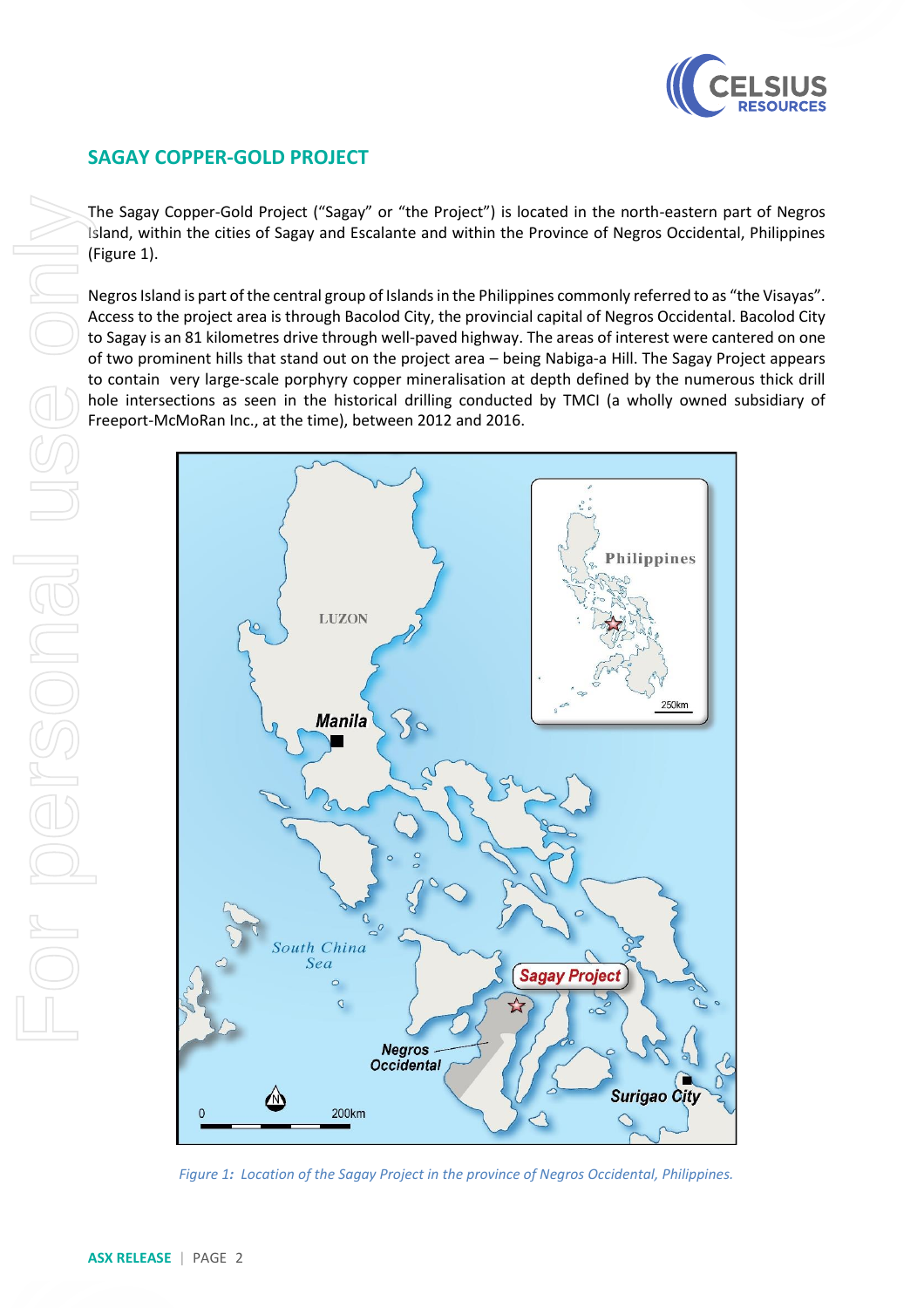

### **RESULTS AND DIAGRAMS**

The three drill holes reported in this release, were planned to intersect the interpreted upper extensions of the large scale copper mineralisation which was previously discovered by Freeport McMoRan at Sagay (Figure 2). The drill holes were also situated to extend underneath a local topographic high, of Nabiga-a Hill, which is interpreted to be a large resistive silica lithocap.

The drill holes intersected broad intervals of low grade mineralisation and distinct geological features which provide evidence that this broad zone of alteration and copper mineralisation is linked to the deeper intersections. These geological features include the presence of vertical breccia bodies, some stockwork veining, broad copper mineralisation (see Table 1) and also similar surrounding large scale hydrothermal alteration. The most significant assay results were identified in drill hole SGY-036 which intersected 44.3m @ 0.27% copper. (Figure 3)

| Table 1. Juliillal V table Of Significant intersections |             |              |           |            |     |                              |                             |                    |               |        |             |
|---------------------------------------------------------|-------------|--------------|-----------|------------|-----|------------------------------|-----------------------------|--------------------|---------------|--------|-------------|
| <b>Hole ID</b>                                          | <b>East</b> | <b>North</b> | <b>RL</b> | <b>Dip</b> | Azi | <b>Total</b><br><b>Depth</b> | <b>Depth</b><br><b>From</b> | <b>Depth</b><br>То | Length<br>(m) | Cu (%) | Au<br>(g/t) |
| SGY-035                                                 | 543048      | 1195105      | 180       | -50        | 80  | 360m                         | 113                         | 360                | 247           | 0.14   | 0.04        |
| SGY-036                                                 | 543307      | 1195412      | 184       | -60        | 90  | 415.8m                       | 139.2                       | 183.5              | 44.3          | 0.27   | 0.02        |
| SGY-038A                                                | 543201      | 1195309      | 180       | -50        | 130 | 402.6m                       | 197                         | 309.2              | 112.2         | 0.16   | 0.04        |

Table 1: Summary table of significant intersections



*Figure 2: Plan view of Drill Hole SGY-031 relative to recent and historical drilling at Nabigaa Hill.*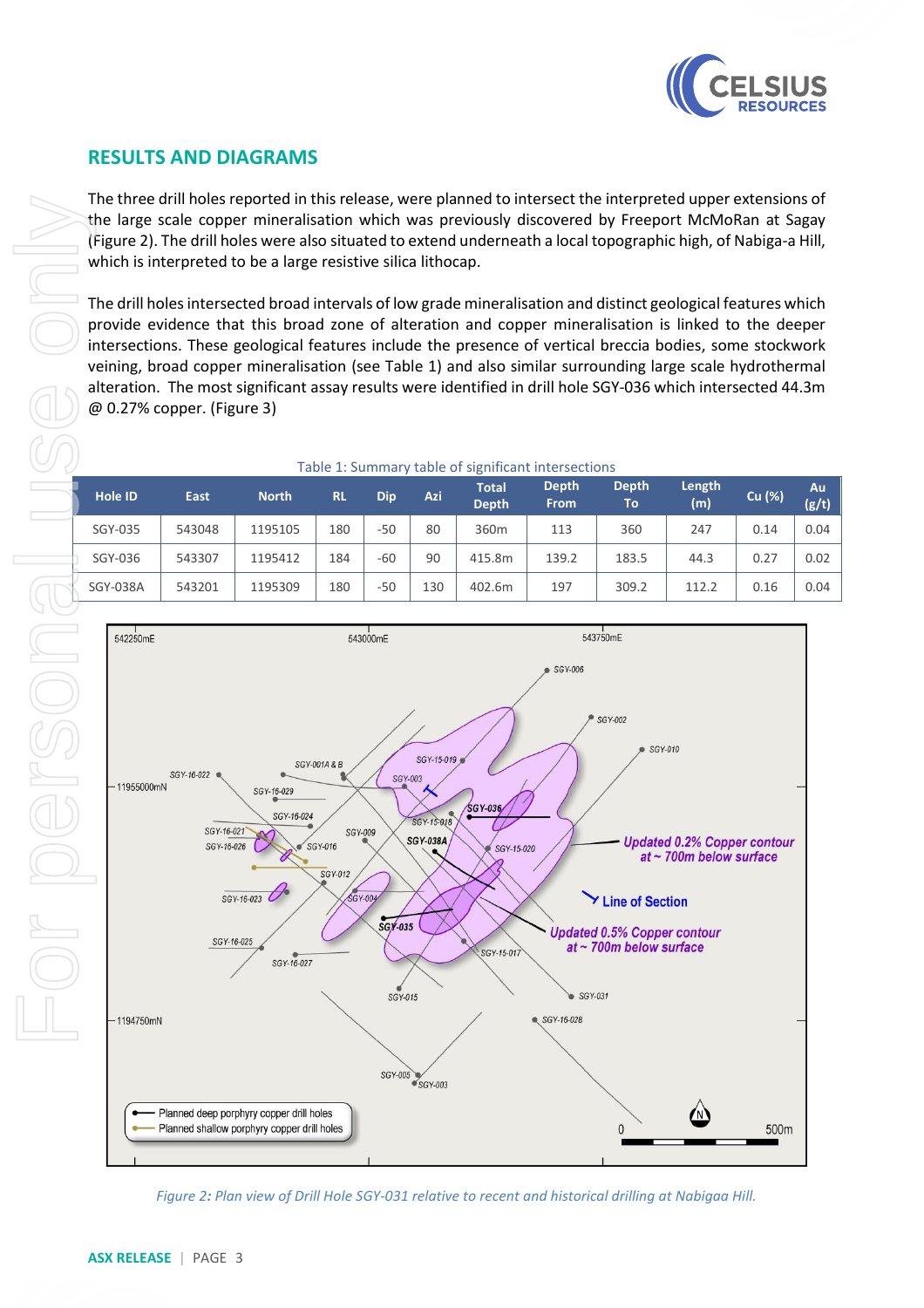





*Figure 3: Cross section of hole SGY-036 relative to the interpreted geology and earlier significant assay results which exist beneath hole SGY-036.*

The discovery of shallow copper mineralisation in all three drill holes has opened up the potential for a substantial increase in the overall scale of the copper mineralisation. In addition there is now a potential target of shallow higher grade copper mineralisation within the broadly discovered lower grade copper

The definition of large scale shallow copper mineralisation which could link up with the previously discovered mineralisation at deeper levels will enable CLA to consider lower cost bulk mining methods as part of the next phase of studies at the Nabagia-a Hill Project area.

In the announcement describing Sagay opportunity in April 2021, it was stated that the Celsius Board would come forward with proposals for performance shares in relation to the secondary properties to compensate the original (Anleck Ltd) vendors as per agreed contract terms and conditions. In the interest of avoiding any conflict of interests, it has now been agreed that the vendors will forgo any further compensation for the secondary properties. Celsius is currently looking for a joint venture partner to develop the Sagay property.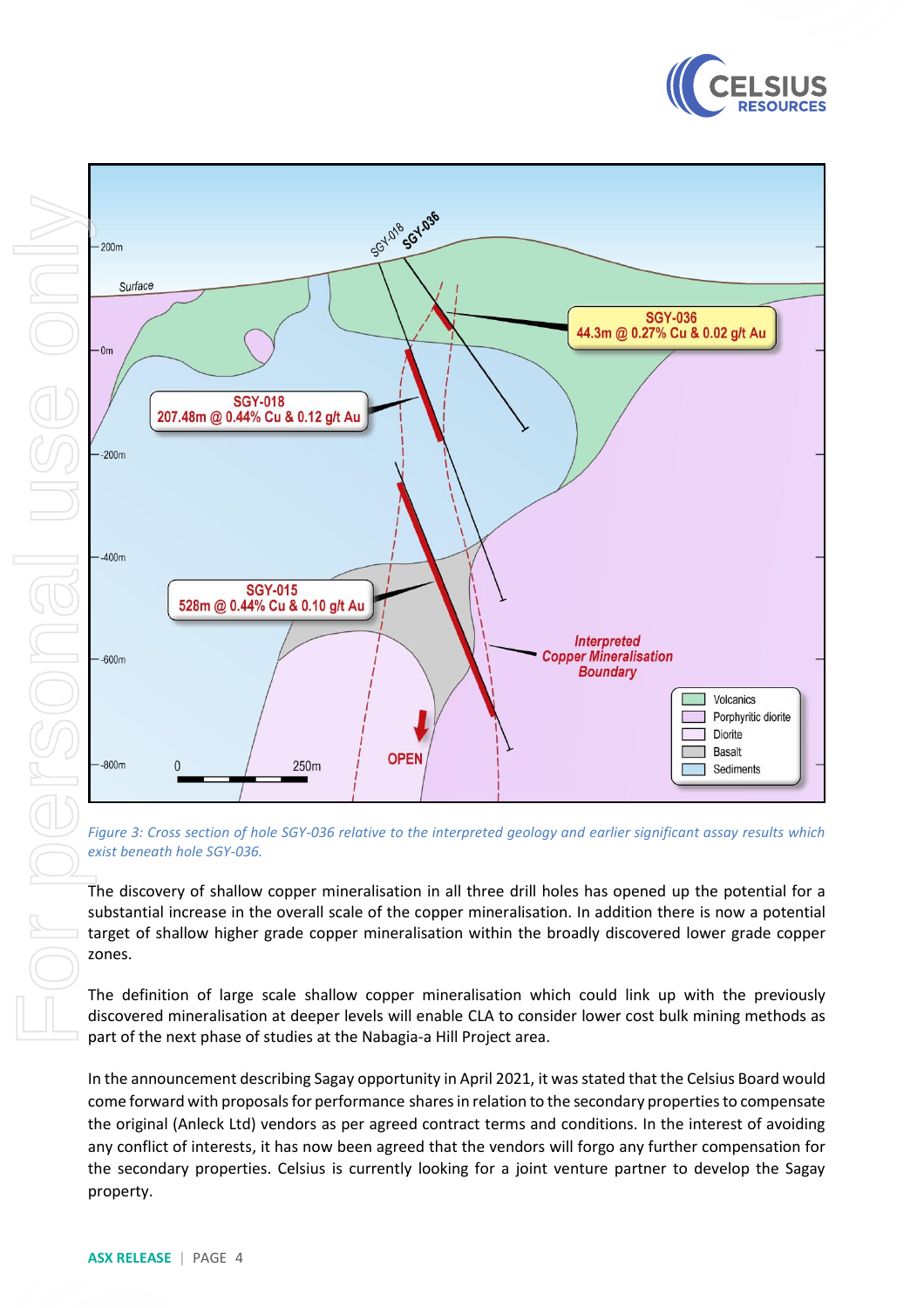

This announcement has been authorised by the Board of Directors of Celsius Resources Limited.

#### **Celsius Resources Contact Information**

Level 2, 22 Mount Street Perth WA 6000

PO Box 7054 Cloisters Square Perth WA 6850

P: +61 8 6188 8181 F: +61 8 6188 8182 E: [info@celsiusresources.com.au](mailto:info@celsiusresources.com.au) W: [www.celsiusresources.com.au](http://www.celsiusresources.com.au/)

#### **Media contact**

#### **Jon Cuthbert**

M: +61 402 075 707

E: [jon.cuthbert@multiplier.com.au](mailto:jon.cuthbert@multiplier.com.au)

#### **Competent Persons Statement**

*Information in this report relating to Exploration Results is based on information compiled, reviewed and assessed by Mr. Steven Olsen, who is a Member of the Australasian Institute of Mining and Metallurgy and the Australian Institute of Geoscientists. Mr. Olsen is a consultant to Celsius Resources and has sufficient experience which is relevant to the style of mineralisation and type of deposit under consideration and to the activity which he is undertaking to qualify as a Competent Person as defined by the 2012 Edition of the Australasian Code for reporting of Exploration Results, Mineral Resources and Ore Reserves. Mr. Olsen*  **conserts inclusion of the inclusion of the data in the form and context in which it appears.**<br>
For the data is appear to the inclusion of the inclusion of the inclusion of the data inclusion of the inclusion of the data i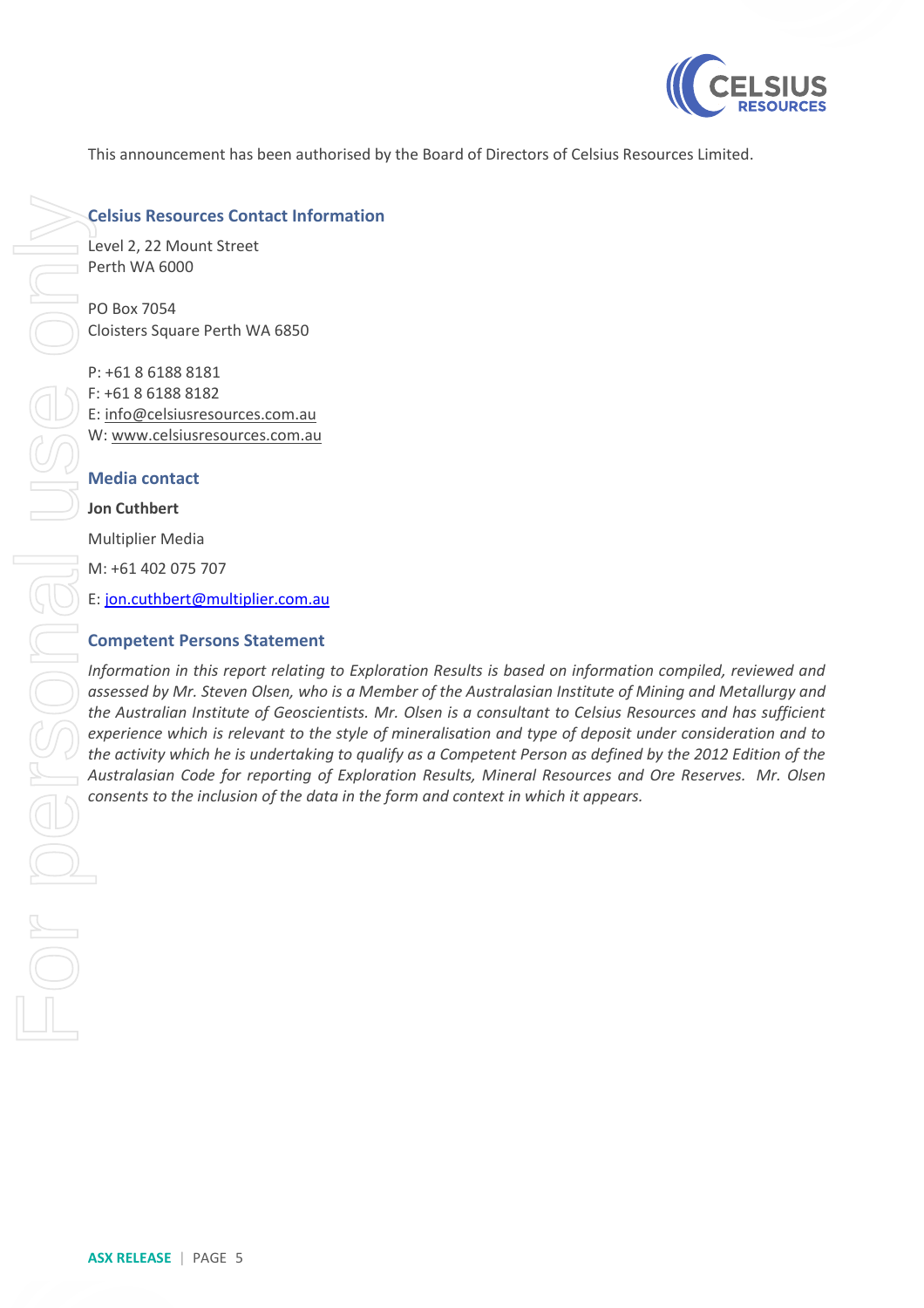

*Appendix 1: The following tables are provided to ensure compliance with the JORC Code (2012) requirements for the reporting of Exploration Results for the SGY Project*

# **SECTION 1: Sampling Techniques and Data**

(Criteria in this section apply to all succeeding sections.)

| <b>Criteria</b>               | <b>JORC Code explanation</b>                                                                                                                                                                                                                                                                                                                                                                                                                                                                                                                                                                                                                                                                                                                                                                                                                                                                                                                                                                                                                                                                                                     | <b>Commentary</b>                                                                                                                                                                                                                                                                                                                                                                                                                                                                                                                                                                                                                                                                                                                                                                                                                                                                                                                                       |
|-------------------------------|----------------------------------------------------------------------------------------------------------------------------------------------------------------------------------------------------------------------------------------------------------------------------------------------------------------------------------------------------------------------------------------------------------------------------------------------------------------------------------------------------------------------------------------------------------------------------------------------------------------------------------------------------------------------------------------------------------------------------------------------------------------------------------------------------------------------------------------------------------------------------------------------------------------------------------------------------------------------------------------------------------------------------------------------------------------------------------------------------------------------------------|---------------------------------------------------------------------------------------------------------------------------------------------------------------------------------------------------------------------------------------------------------------------------------------------------------------------------------------------------------------------------------------------------------------------------------------------------------------------------------------------------------------------------------------------------------------------------------------------------------------------------------------------------------------------------------------------------------------------------------------------------------------------------------------------------------------------------------------------------------------------------------------------------------------------------------------------------------|
| <b>Sampling</b><br>techniques | . Nature and quality of sampling (eg cut<br>channels, random chips, or specific<br>specialised industry standard<br>measurement tools appropriate to the<br>minerals under investigation, such as<br>down hole gamma sondes, or handheld<br>XRF instruments, etc). These examples<br>should not be taken as limiting the broad<br>meaning of sampling.<br>• Include reference to measures taken to<br>ensure sample representivity and the<br>appropriate calibration of any<br>measurement tools or systems used.<br>Aspects of the determination of<br>mineralisation that are Material to the<br>Public Report. In cases where 'industry<br>standard' work has been done this would<br>be relatively simple (eg 'reverse circulation<br>drilling was used to obtain 1 m samples<br>from which 3 kg was pulverised to produce<br>a 30 g charge for fire assay'). In other<br>cases more explanation may be required,<br>such as where there is coarse gold that has<br>inherent sampling problems. Unusual<br>commodities or mineralisation types (eg<br>submarine nodules) may warrant<br>disclosure of detailed information. | • Samples were collected from diamond core<br>drilled from the surface. All drill core was<br>generally sampled on 2-meter intervals. In<br>cases where geological and mineralogical<br>characteristics change, sample length was not<br>less than 1 meter.<br>• Core samples cut into half using diamond<br>core saw following the cutting lines marked<br>by the Geologist. Split cores returned to its<br>respective core tray.<br>• Samples were shipped by company vehicle to<br>Intertek Testing Services which is an external<br>laboratory located in Manila, Philippines.<br>• Crushed samples were fire assayed for gold<br>(Au) using a 30-gram charge, with a detection<br>limit of 0.005 ppm. Gold values greater than<br>50 ppm were determined by gravimetric fire<br>assay.<br>• Copper (Cu) values were assayed using Four<br>acid digestion. Elements determined by AAS<br>finish with final reporting for a total of 36<br>elements. |
| <b>Drilling</b><br>techniques | Drill type (eg core, reverse circulation,<br>open-hole hammer, rotary air blast, auger,<br>Bangka, sonic, etc) and details (eg core<br>diameter, triple or standard tube, depth of<br>diamond tails, face-sampling bit or other<br>type, whether core is oriented and if so, by<br>what method, etc).                                                                                                                                                                                                                                                                                                                                                                                                                                                                                                                                                                                                                                                                                                                                                                                                                            | • Diamond drilling was used to capture the rock<br>samples, with the following drill core size<br>summarized as follows:<br>• PQ sized drill core with a core diameter of<br>83.1 mm was drilled for a total length of<br>180.6m in SGY-035, 186.8 in SGY-036 and<br>26.1m in SGY-038A,<br>• HQ sized drill core with a core diameter of<br>61.1mm was drilled for a total length of<br>159.4m in SGY-035, 229m in SGY-036 and<br>283.1m in SGY-038A;<br>• NQ sized drill core with a core diameter of<br>45.1 mm, was drilled for a total length of<br>93.4m in hole SGY-038A.                                                                                                                                                                                                                                                                                                                                                                         |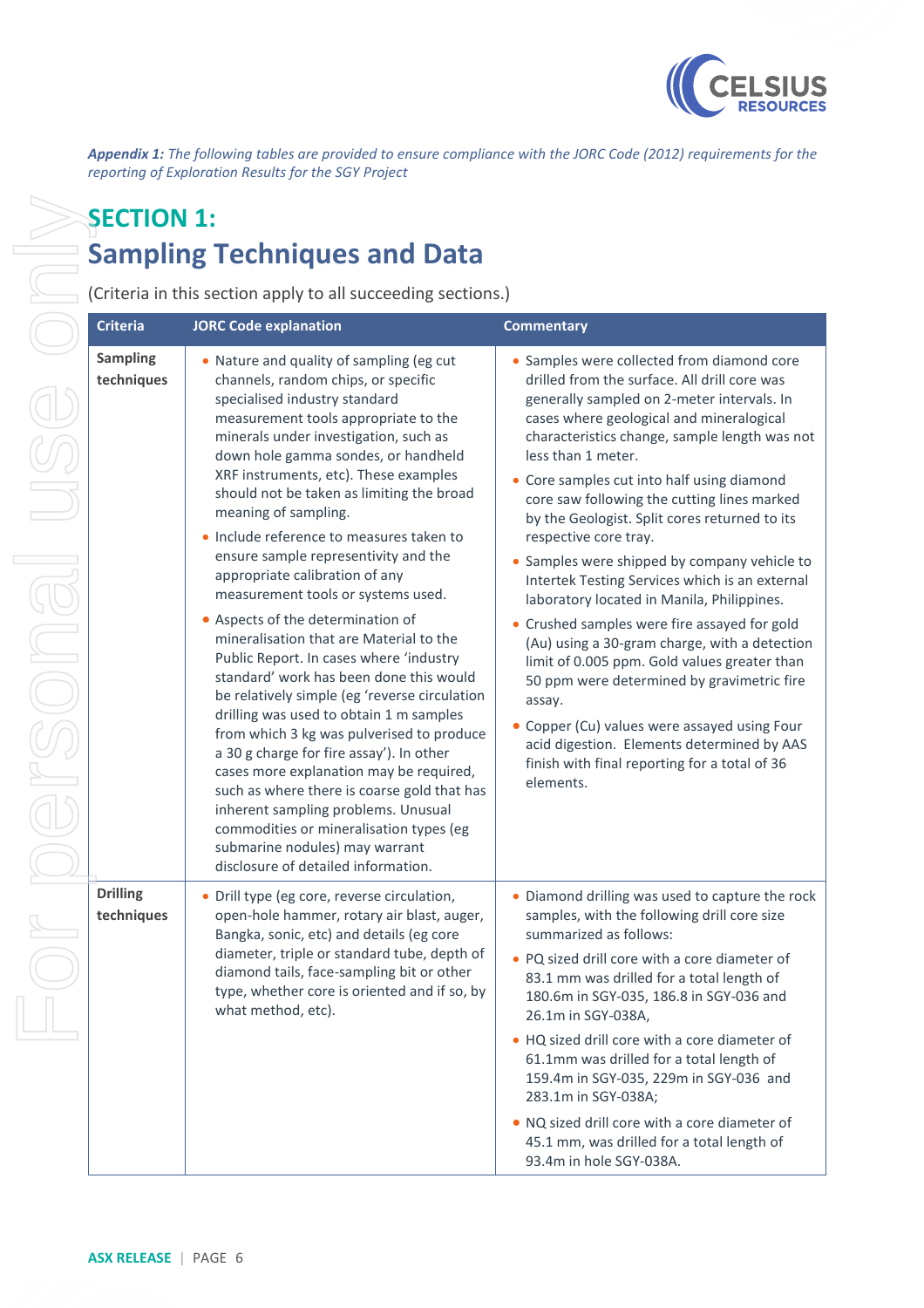

| <b>Criteria</b>                                             |                                                                                                                                                                                                                                                                                                                                                                                                                                                                                                                                                                                                                                                                                                                      |                                                                                                                                                                                                                                                                                                                                                                                                                                                                                                                                                                                                                                                                                                                                          |
|-------------------------------------------------------------|----------------------------------------------------------------------------------------------------------------------------------------------------------------------------------------------------------------------------------------------------------------------------------------------------------------------------------------------------------------------------------------------------------------------------------------------------------------------------------------------------------------------------------------------------------------------------------------------------------------------------------------------------------------------------------------------------------------------|------------------------------------------------------------------------------------------------------------------------------------------------------------------------------------------------------------------------------------------------------------------------------------------------------------------------------------------------------------------------------------------------------------------------------------------------------------------------------------------------------------------------------------------------------------------------------------------------------------------------------------------------------------------------------------------------------------------------------------------|
| <b>Drill sample</b><br>recovery                             | <b>JORC Code explanation</b><br>• Method of recording and assessing<br>core and chip sample recoveries and<br>results assessed.<br>• Measures taken to maximise sample<br>recovery and ensure representative<br>nature of the samples.<br>• Whether a relationship exists<br>between sample recovery and grade<br>and whether sample bias may have<br>occurred due to preferential<br>loss/gain of fine/coarse material.                                                                                                                                                                                                                                                                                             | <b>Commentary</b><br>• Core recovery has been recorded for every interval<br>as part of the routine geomechanical logging.<br>• Recovered core lengths on average were measured<br>to be over 97% for the total length of the drill hole,<br>of drill holes SGY-035 and SGY-036 including for the<br>interval reported in this release, indicating a high<br>recovery and minimal lost core. Drill hole SGY-038A<br>had lower recoveries, averaging 86% and improving<br>recoveries to 90% or better below 200m down hole<br>which includes the reported intersection in this<br>release. The lower recoveries in SGY-038A is<br>interpreted to be due to stronger clay alteration and<br>broken core zones particularly at shall levels |
| Logging                                                     | • Whether core and chip samples have<br>been geologically and geotechnically<br>logged to a level of detail to support<br>appropriate Mineral Resource<br>estimation, mining studies and<br>metallurgical studies.<br>• Whether logging is qualitative or<br>quantitative in nature. Core (or<br>costean, channel, etc) photography.<br>• The total length and percentage of<br>the relevant intersections logged.                                                                                                                                                                                                                                                                                                   | • Geologists were tasked to oversee the daily quick log<br>report down to sampling. Daily quick log form was<br>completed to identify the geological details such as<br>lithology, alteration and mineralisation with<br>corresponding percentage estimate of Cu minerals<br>and Cu grade, using an established geological codes.<br>• Detailed logging proceeds describing geological<br>characteristics present in the core, i.e. lithology,<br>alteration, mineralogy, structures, etc.<br>• Core photography was undertaken after completing<br>the geomechanical logging.                                                                                                                                                           |
| Sub-<br>sampling<br>techniques<br>and sample<br>preparation | . If core, whether cut or sawn and<br>whether quarter, half or all core<br>taken.<br>. If non-core, whether riffled, tube<br>sampled, rotary split, etc and<br>whether sampled wet or dry.<br>• For all sample types, the nature,<br>quality and appropriateness of the<br>sample preparation technique.<br>· Quality control procedures adopted<br>for all sub-sampling stages to<br>maximise representivity of samples.<br>• Measures taken to ensure that the<br>sampling is representative of the in<br>situ material collected, including for<br>instance results for field<br>duplicate/second-half sampling.<br>• Whether sample sizes are<br>appropriate to the grain size of the<br>material being sampled. | · Samples were routinely taken over a 2m interval,<br>and cut in half, with half of the drill core sent for<br>analysis and half of the drill core retained for future<br>reference.<br>• Samples were cut on site using a hand core saw.<br>Samples were then selected and bagged on site prior<br>to delivery to the laboratory (Interteck) in Manila for<br>sample preparation.<br>• The sample size is considered appropriate for type of<br>material being samples.                                                                                                                                                                                                                                                                 |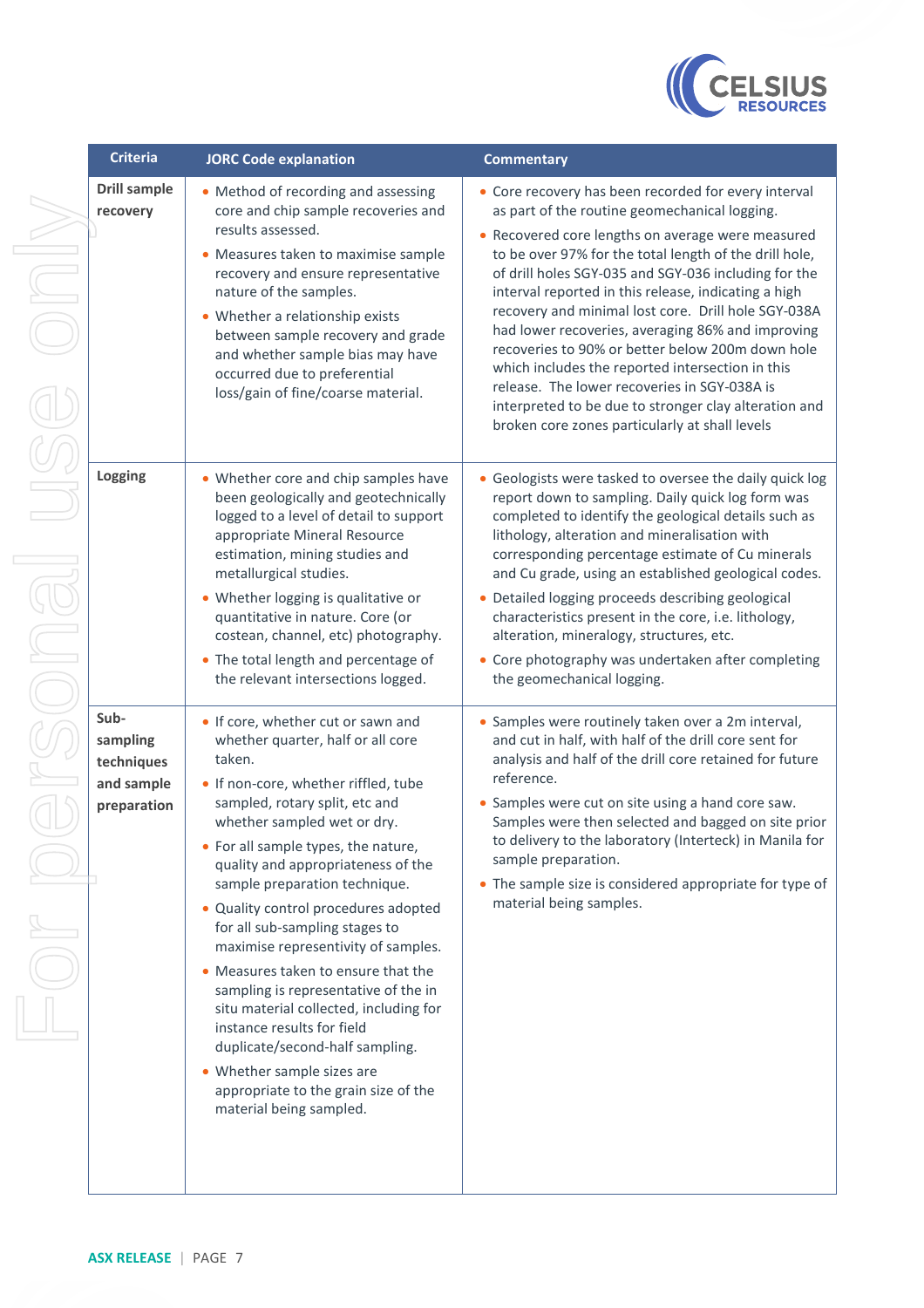

| <b>Criteria</b>                                               | <b>JORC Code explanation</b>                                                                                                                                                                                                                                                                                                                                                                                                                                                                                                                                                                                                                          |
|---------------------------------------------------------------|-------------------------------------------------------------------------------------------------------------------------------------------------------------------------------------------------------------------------------------------------------------------------------------------------------------------------------------------------------------------------------------------------------------------------------------------------------------------------------------------------------------------------------------------------------------------------------------------------------------------------------------------------------|
| <b>Quality of</b><br>assay data<br>and<br>laboratory<br>tests | • The nature, quality and<br>appropriateness of the assaying and<br>laboratory procedures used and<br>whether the technique is considered<br>partial or total.<br>• For geophysical tools, spectrometers,<br>handheld XRF instruments, etc, the<br>parameters used in determining the<br>analysis including instrument make<br>and model, reading times,<br>calibrations factors applied and their<br>derivation, etc.<br>Nature of quality control procedures<br>adopted (eg standards, blanks,<br>duplicates, external laboratory<br>checks) and whether acceptable<br>levels of accuracy (ie lack of bias) and<br>precision have been established. |
| <b>Verification</b><br>of sampling<br>and<br>assaying         | • The verification of significant<br>intersections by either independent<br>or alternative company personnel.<br>The use of twinned holes.<br>• Documentation of primary data, data<br>entry procedures, data verification,<br>data storage (physical and electronic)<br>protocols.<br>• Discuss any adjustment to assay data.                                                                                                                                                                                                                                                                                                                        |
|                                                               |                                                                                                                                                                                                                                                                                                                                                                                                                                                                                                                                                                                                                                                       |

#### **Commentary Commentary**

| lity and                 | • Samples were fire assayed for gold (Au) using a 30-                                             |
|--------------------------|---------------------------------------------------------------------------------------------------|
| of the assaying and      | gram charge, with a detection limit of 0.005 ppm.                                                 |
| edures used and          | Gold values greater than 50 ppm were determined                                                   |
| hnique is considered     | by gravimetric fire assay. Copper (Cu) values were<br>assayed using four acid digestion. Elements |
| tools, spectrometers,    | determined by AAS finish                                                                          |
| struments, etc, the      | The procedures for the submission of samples to the                                               |
| d in determining the     | laboratory also include the regular insertion of                                                  |
| g instrument make        | QA/QC samples in every transmittal form or batch,                                                 |
| ling times,              | which was typically delivered to the laboratory in                                                |
| ors applied and their    | batches of 50 numbered samples. For each batch of                                                 |
|                          | 50 samples a total of 43 came from core samples                                                   |
| y control procedures     | and an additional 7 samples were included for                                                     |
| ndards, blanks,          | QA/QC checks, which were as follows:                                                              |
| rnal laboratory          | • Four referenced standards                                                                       |
| ether acceptable         | • One referenced Blank                                                                            |
| ty (ie lack of bias) and |                                                                                                   |

- One coarse (unrecognisable) blank
- One field duplicate taken from the quartered core

| • After sample preparation, all samples were sent for<br>final analysis to Intertek at their laboratory in<br>Manila. Intertek is an internationally recognised and<br>ISO/IEC 17025:2005 & ISO/IEC 17020:2004 certified |
|--------------------------------------------------------------------------------------------------------------------------------------------------------------------------------------------------------------------------|
| independent laboratory.                                                                                                                                                                                                  |
| • Analytical procedures provided by an internationally                                                                                                                                                                   |

- of significant either independent ompany personnel. of primary data, data Analytical procedures provided by an internationally certified laboratory is considered in line with industry standard for the type of deposit and mineralisation identified at the Property. • Apart from the verification of the procedures and
	- results as described above, no further verification of the sampling and assaying have been undertaken.
		- None of the drill holes in this report are twinned.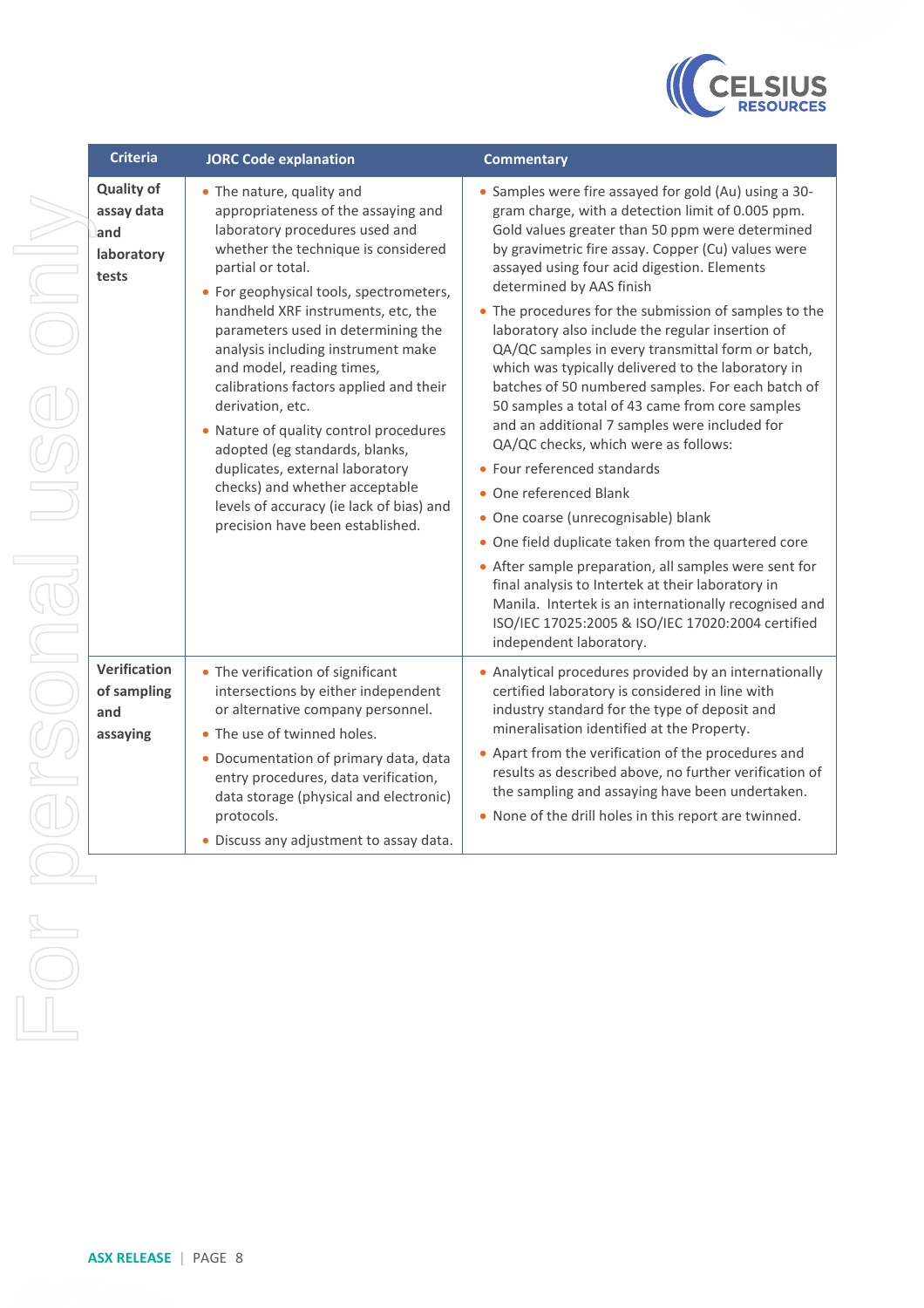

# **SECTION 2: Reporting of Exploration Results**

(Criteria listed in the preceding section also apply to this section.)

| Criteria                                          | <b>JORC Code explanation</b>                                                                                                                                                                                                                                                                                                                                                               | <b>Commentary</b>                                                                                                                                                                                                                                                                                                                                                                                                                                                                                                                                                                                                                                                                                                                                                                                                                                                                                                                                                                                              |
|---------------------------------------------------|--------------------------------------------------------------------------------------------------------------------------------------------------------------------------------------------------------------------------------------------------------------------------------------------------------------------------------------------------------------------------------------------|----------------------------------------------------------------------------------------------------------------------------------------------------------------------------------------------------------------------------------------------------------------------------------------------------------------------------------------------------------------------------------------------------------------------------------------------------------------------------------------------------------------------------------------------------------------------------------------------------------------------------------------------------------------------------------------------------------------------------------------------------------------------------------------------------------------------------------------------------------------------------------------------------------------------------------------------------------------------------------------------------------------|
| <b>Mineral</b><br>tenement<br>and land            | • Type, reference<br>name/number, location and<br>ownership including                                                                                                                                                                                                                                                                                                                      | • The Sagay Copper-Gold project is at the northeastern part<br>of Negros Island within the Cities of Sagay and Escalante<br><b>Negros Occidental</b>                                                                                                                                                                                                                                                                                                                                                                                                                                                                                                                                                                                                                                                                                                                                                                                                                                                           |
| tenure<br>status                                  | agreements or material issues<br>with third parties such as joint<br>ventures, partnerships,<br>overriding royalties, native<br>title interests, historical sites,<br>wilderness or national park<br>and environmental settings.<br>• The security of the tenure<br>held at the time of reporting<br>along with any known<br>impediments to obtaining a<br>licence to operate in the area. | • The property comprises a single Exploration Tenement (EP-<br>000003VI) which covers an area of approximately 4,594.23<br>hectares.<br>• The underlying title is in the name of the Philippines<br>registered corporation Tambuli Mining Company Inc. (TMCI)<br>is currently 100% owned by a private Delaware Company<br>who in turn is owned by Celsius Resources Ltd.<br>. An extension to the exploration permit was filed in 2017<br>with the Mines and Geosciences Bureau (MGB) but was not<br>pursued further due to a departmental order putting a<br>moratorium on the issuance of exploration permits at the<br>time. With this impediment no longer in place the Mines<br>and Geosciences Bureau (MGB) granted a fourth<br>exploration permit renewal (extension) on August 11, 2021,<br>which will be valid for a period of two years, in which time<br>TMCI will be required to implement the approved work<br>programs in compliance with all permit conditions and the<br>Philippine Mining Act |
| <b>Exploration</b><br>done by<br>other<br>parties | • Acknowledgment and<br>appraisal of exploration by<br>other parties.                                                                                                                                                                                                                                                                                                                      | • Exploration work and drilling was completed by Tambuli<br>Mining Company Inc. which was a subsidiary of Freeport-<br>McMoran Exploration Corporation-Philippine Branch from<br>year 2008 to 2016.<br>• The exploration activities were generally completed over<br>two stages. From 2008 up to 2009, the work focussed on<br>project assessment which included surface sampling and<br>mapping, in addition to a number of ground geophysical<br>surveys, which included a ground magnetic survey and a<br>series of 2D Induced Polarisation surveys.<br>• From 2012 through to 2016 the exploration activities were<br>focussed on diamond drilling to test the targets identified<br>from the work completed over 2008 and 2009. The drilling<br>activities were predominately at Nabigaa Hill. Drilling<br>completed at Sherman Hill had only limited technical<br>success to date.                                                                                                                       |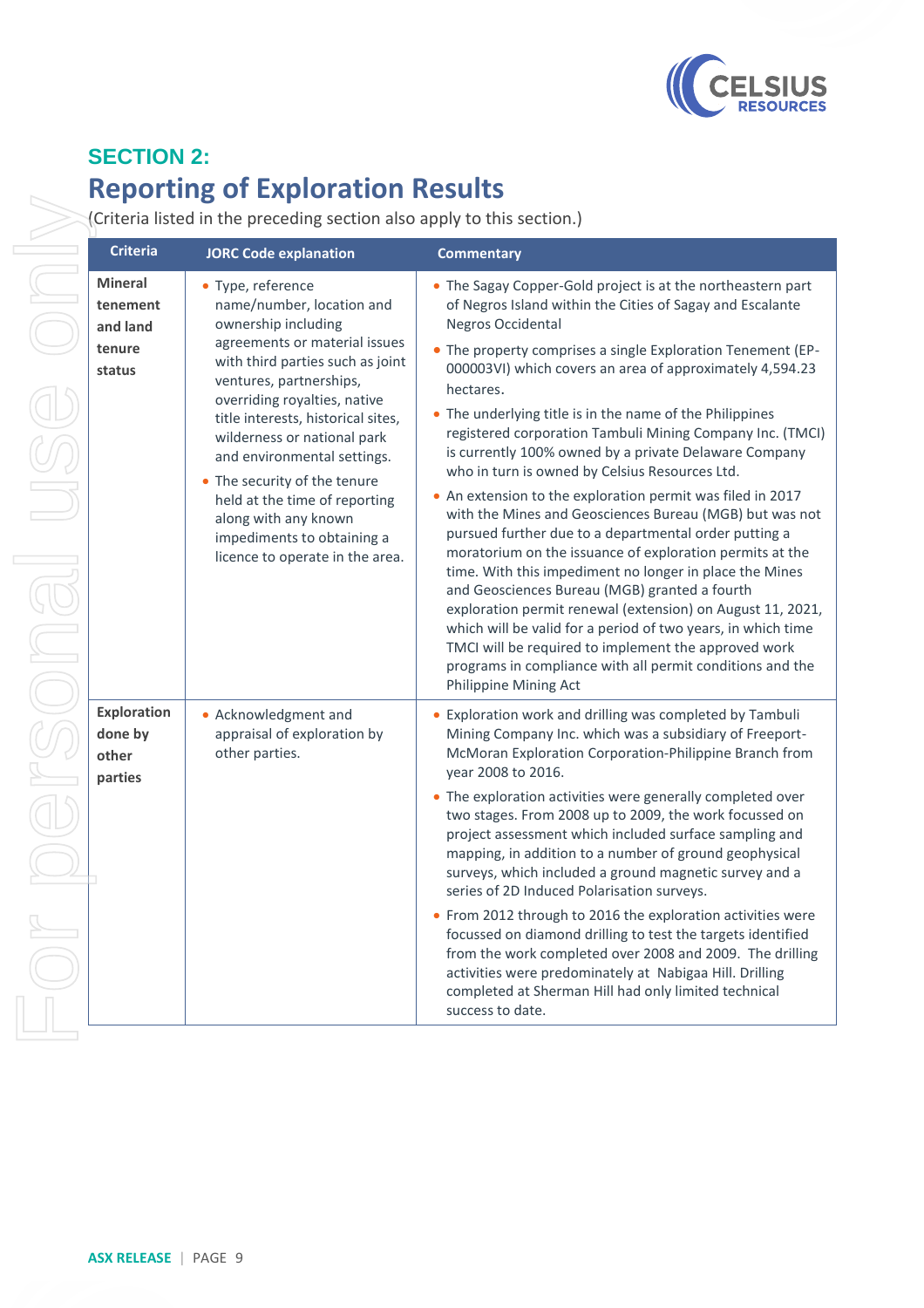

|   | <b>Criteria</b>                         | <b>JORC Code explanation</b>                                                                                                                                                                                                                                                                                                                                                                                                                                                                                                                                                                                                                                                                                                                | <b>Commentary</b>                                                                                                                                                                                                                                                                                                                                                                                                                                                                                                                                                                                                                                                                                                                                                                                                                                                                                                                                                                                                                                                                                                                                                                                                           |
|---|-----------------------------------------|---------------------------------------------------------------------------------------------------------------------------------------------------------------------------------------------------------------------------------------------------------------------------------------------------------------------------------------------------------------------------------------------------------------------------------------------------------------------------------------------------------------------------------------------------------------------------------------------------------------------------------------------------------------------------------------------------------------------------------------------|-----------------------------------------------------------------------------------------------------------------------------------------------------------------------------------------------------------------------------------------------------------------------------------------------------------------------------------------------------------------------------------------------------------------------------------------------------------------------------------------------------------------------------------------------------------------------------------------------------------------------------------------------------------------------------------------------------------------------------------------------------------------------------------------------------------------------------------------------------------------------------------------------------------------------------------------------------------------------------------------------------------------------------------------------------------------------------------------------------------------------------------------------------------------------------------------------------------------------------|
| J | Geology                                 | • Deposit type, geological<br>setting and style of<br>mineralisation.                                                                                                                                                                                                                                                                                                                                                                                                                                                                                                                                                                                                                                                                       | • The geological setting for the Sagay copper-gold<br>mineralisation is typical of a porphyry copper + gold + moly<br>deposit as commonly defined in many academic papers<br>(Hedenquist and Lowernstern, 1994; Sillitoe, R. H., 2010.<br>Corbett and Leach, 1997). The mineralisation and<br>associated alteration exist predominantly within a series of<br>large intrusive bodies that have intruded the host country<br>rocks.<br>• The oldest defined surrounding host rock is a mafic volcanic,<br>which is overlain by younger Felics volcanic Tuffs and<br>metamorphosed sedimentary rocks.<br>• There are 4 generations of intrusive rocks that are defined<br>to date at Sagay. The oldest is intrusive is defined as a<br>medium grained and equigranular diorite intrusion. This is<br>followed by a porphyritic diorite intrusion, which is further<br>intruded by an equigranular and fine-grained diorite<br>intrusion. All three early intrusions appear to be pre to syn<br>genetic to the copper-gold mineralisation.<br>• There is also a fourth generation of intrusive bodies which<br>appears to postdate the copper gold mineralisation. This is<br>defined as a pophyritic andesite intrusive rock. |
|   | <b>Drill hole</b><br><b>Information</b> | • A summary of all information<br>material to the understanding<br>of the exploration results<br>including a tabulation of the<br>following information for all<br>Material drill holes:<br>• easting and northing of the<br>drill hole collar<br>· elevation or RL (Reduced<br>Level - elevation above sea<br>level in metres) of the drill<br>hole collar<br>· dip and azimuth of the hole<br>· down hole length and<br>interception depth<br>• hole length.<br>• If the exclusion of this<br>information is justified on the<br>basis that the information is<br>not Material and this<br>exclusion does not detract<br>from the understanding of the<br>report, the Competent Person<br>should clearly explain why this<br>is the case. | • See table 1 for all details pertaining to the drill holes which<br>are the subject of this release.<br>. In summary, the drill hole in the database for the Property<br>which relate specifically to the Nabiga-a Project consists of<br>324 diamond core drilled holes with an accumulative<br>meterage of 24,868.2 including the drill holes reported in<br>this release.<br>• See CLA announcement dated 4 April 2021 for details<br>regarding the historical drill hole information completed at<br>the SGY Property which relate to the interpretations<br>associated with reported drill holes.                                                                                                                                                                                                                                                                                                                                                                                                                                                                                                                                                                                                                     |
|   | Data<br>aggregation<br>methods          | • In reporting Exploration<br>Results, weighting averaging<br>techniques, maximum and/or<br>minimum grade truncations                                                                                                                                                                                                                                                                                                                                                                                                                                                                                                                                                                                                                       | Significant intersections are reported in Table 1 and are<br>aggregated relative to broad mineralised interval which<br>corresponds with a definable and continuous zone of<br>copper-gold mineralisation, nominally above a grade of                                                                                                                                                                                                                                                                                                                                                                                                                                                                                                                                                                                                                                                                                                                                                                                                                                                                                                                                                                                       |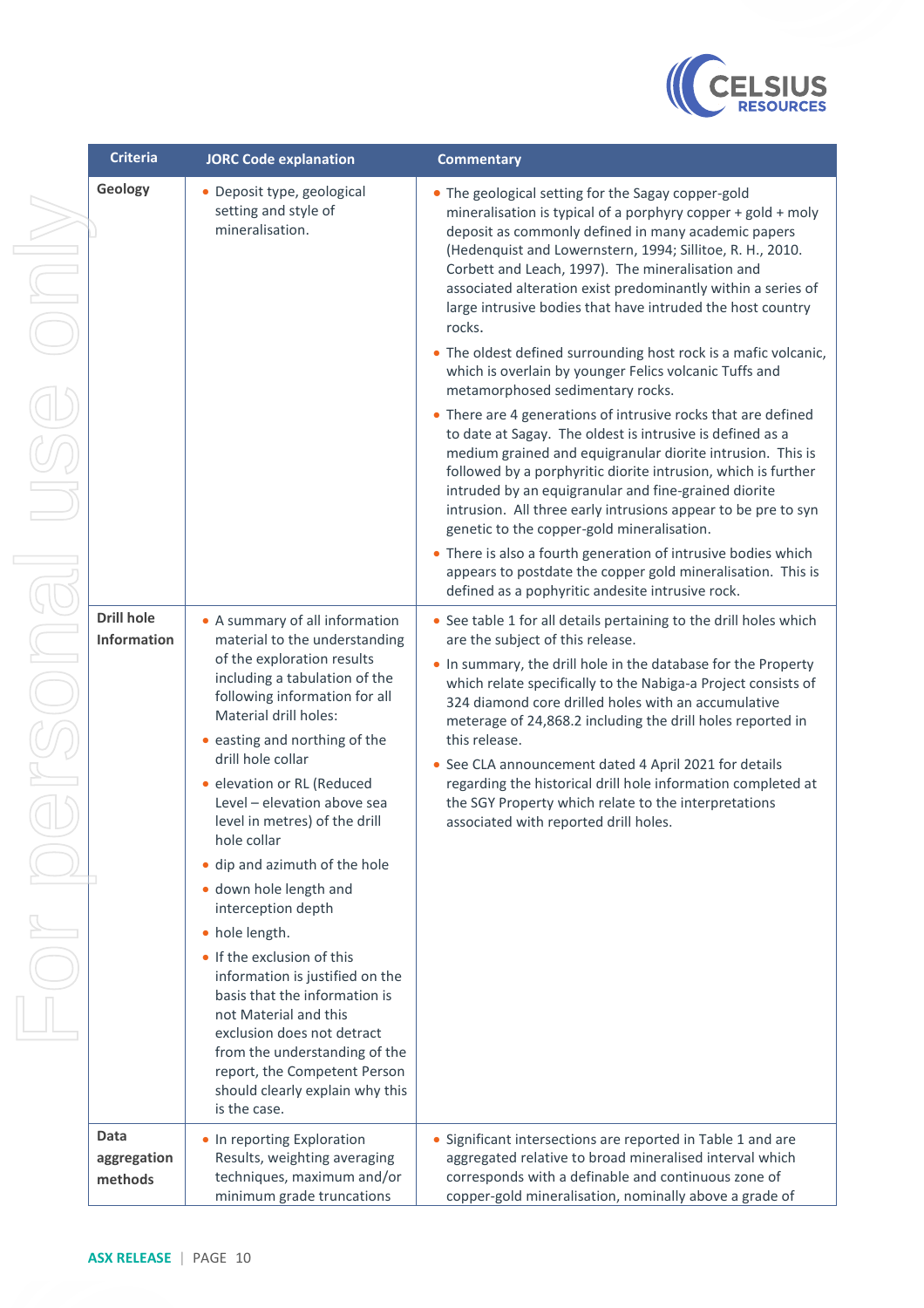

| (eg cutting of high grades) and<br>cut-off grades are usually<br>Material and should be<br>stated.<br>• Where aggregate intercepts<br>incorporate short lengths of<br>high grade results and longer<br>lengths of low grade results,<br>the procedure used for such<br>aggregation should be stated | 0.1% copper. The intervals have been reported as weighted<br>average totals. These sections have also been reported as<br>weighted average totals.<br>Only individual weighted average assay results have been<br>$\bullet$<br>reported and no metal equivalent values have been<br>reported. |
|-----------------------------------------------------------------------------------------------------------------------------------------------------------------------------------------------------------------------------------------------------------------------------------------------------|-----------------------------------------------------------------------------------------------------------------------------------------------------------------------------------------------------------------------------------------------------------------------------------------------|
| and some typical examples of<br>such aggregations should be<br>shown in detail.<br>• The assumptions used for any<br>reporting of metal equivalent<br>values should be clearly                                                                                                                      |                                                                                                                                                                                                                                                                                               |
| stated.                                                                                                                                                                                                                                                                                             |                                                                                                                                                                                                                                                                                               |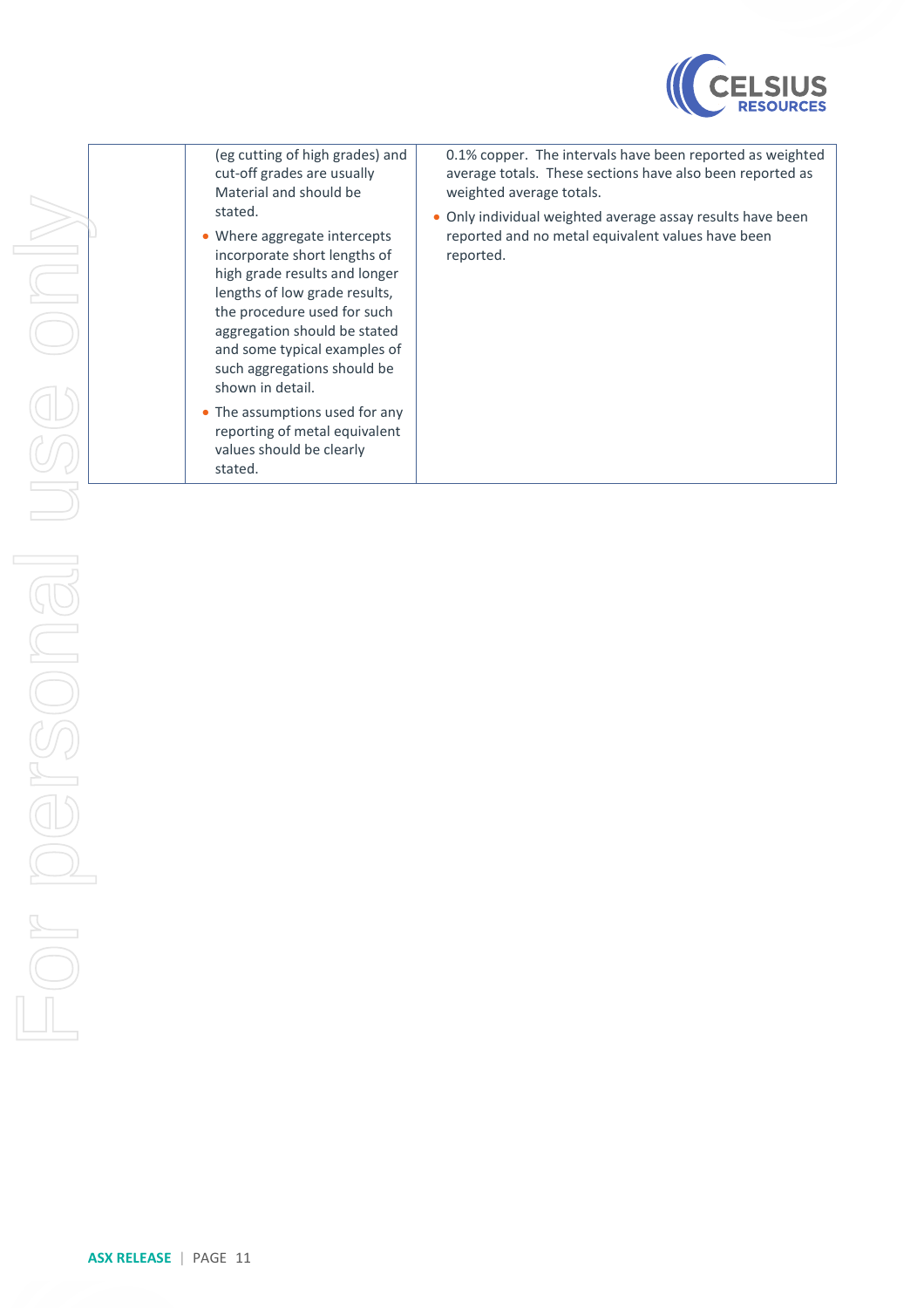

| <b>Criteria</b>                                                                             | <b>JORC Code explanation</b>                                                                                                                                                                                                                                                                                                                                                                                                   | <b>Commentary</b>                                                                                                                                                                                                                                                                                                                                                                                                                                                                                                                                                                                                                 |
|---------------------------------------------------------------------------------------------|--------------------------------------------------------------------------------------------------------------------------------------------------------------------------------------------------------------------------------------------------------------------------------------------------------------------------------------------------------------------------------------------------------------------------------|-----------------------------------------------------------------------------------------------------------------------------------------------------------------------------------------------------------------------------------------------------------------------------------------------------------------------------------------------------------------------------------------------------------------------------------------------------------------------------------------------------------------------------------------------------------------------------------------------------------------------------------|
| <b>Relationshi</b><br>p between<br>mineralisati<br>on widths<br>and<br>intercept<br>lengths | • These relationships are<br>particularly important in the<br>reporting of Exploration<br>Results.<br>• If the geometry of the<br>mineralisation with respect to<br>the drill hole angle is known,<br>its nature should be reported.<br>. If it is not known and only the<br>down hole lengths are<br>reported, there should be a<br>clear statement to this effect<br>(eg 'down hole length, true<br>width not known').       | • The drill holes were designed to the cut close to<br>perpendicular to the interpreted trend of the copper<br>mineralisation and associated intrusive rocks. For holes MCB-<br>035 and MCB-036 the drill holes were angled more broadly<br>across the preferred target location and due to some limited<br>access for the drill collar position.<br>• Based on the geometry of the mineralisation relative to drill<br>holes reported, the following true widths are broadly<br>estimated<br>• SGY-035 - ~60%% of the down hole length<br>• SGY-036 - ~70% of the down hole length<br>• SGY-038A - ~70% of the down hole length. |
| <b>Diagrams</b>                                                                             | • Appropriate maps and<br>sections (with scales) and<br>tabulations of intercepts<br>should be included for any<br>significant discovery being<br>reported These should<br>include, but not be limited to<br>a plan view of drill hole collar<br>locations and appropriate<br>sectional views.                                                                                                                                 | • See figures 2 and 3 for the relative location and a<br>representative Cross Section of the Geology and its<br>relationship to the copper-gold mineralisation at Sagay for<br>the reported drill intersections.                                                                                                                                                                                                                                                                                                                                                                                                                  |
| <b>Balanced</b><br>reporting                                                                | • Where comprehensive<br>reporting of all Exploration<br>Results is not practicable,<br>representative reporting of<br>both low and high grades<br>and/or widths should be<br>practiced to avoid misleading<br>reporting of Exploration<br>Results.                                                                                                                                                                            | • All data for the project has been collected, validated and<br>reported and is considered to be a fair representation of the<br>Exploration Results from drill holes reported in this release.                                                                                                                                                                                                                                                                                                                                                                                                                                   |
| Other<br>substantive<br>exploration<br>data                                                 | • Other exploration data, if<br>meaningful and material,<br>should be reported including<br>(but not limited to): geological<br>observations; geophysical<br>survey results; geochemical<br>survey results; bulk samples -<br>size and method of<br>treatment; metallurgical test<br>results; bulk density,<br>groundwater, geotechnical<br>and rock characteristics;<br>potential deleterious or<br>contaminating substances. | • Historical exploration since the date of the original grant of<br>EXP000003VI in 2008 was undertaken under the ownership<br>and management of Tambuli Mining Company Inc.<br>Exploration work conducted by Tambuli Mining Company Inc<br>include surface mapping and sampling, ground magnetic<br>survey, induced polarisation (IP) geophysical surveys from<br>2008 to 2009. This was followed up a period of diamond<br>drilling from 2012 through to 2016 for a total of 31 diamond<br>drill holes, 29 of which were drilled at the Nabiga-a Project.                                                                        |
| <b>Further</b><br>work                                                                      | • The nature and scale of<br>planned further work (eg tests                                                                                                                                                                                                                                                                                                                                                                    | • The drill holes announced in this release have confirmed that<br>there exists shallow broad mineralisation which appears to                                                                                                                                                                                                                                                                                                                                                                                                                                                                                                     |